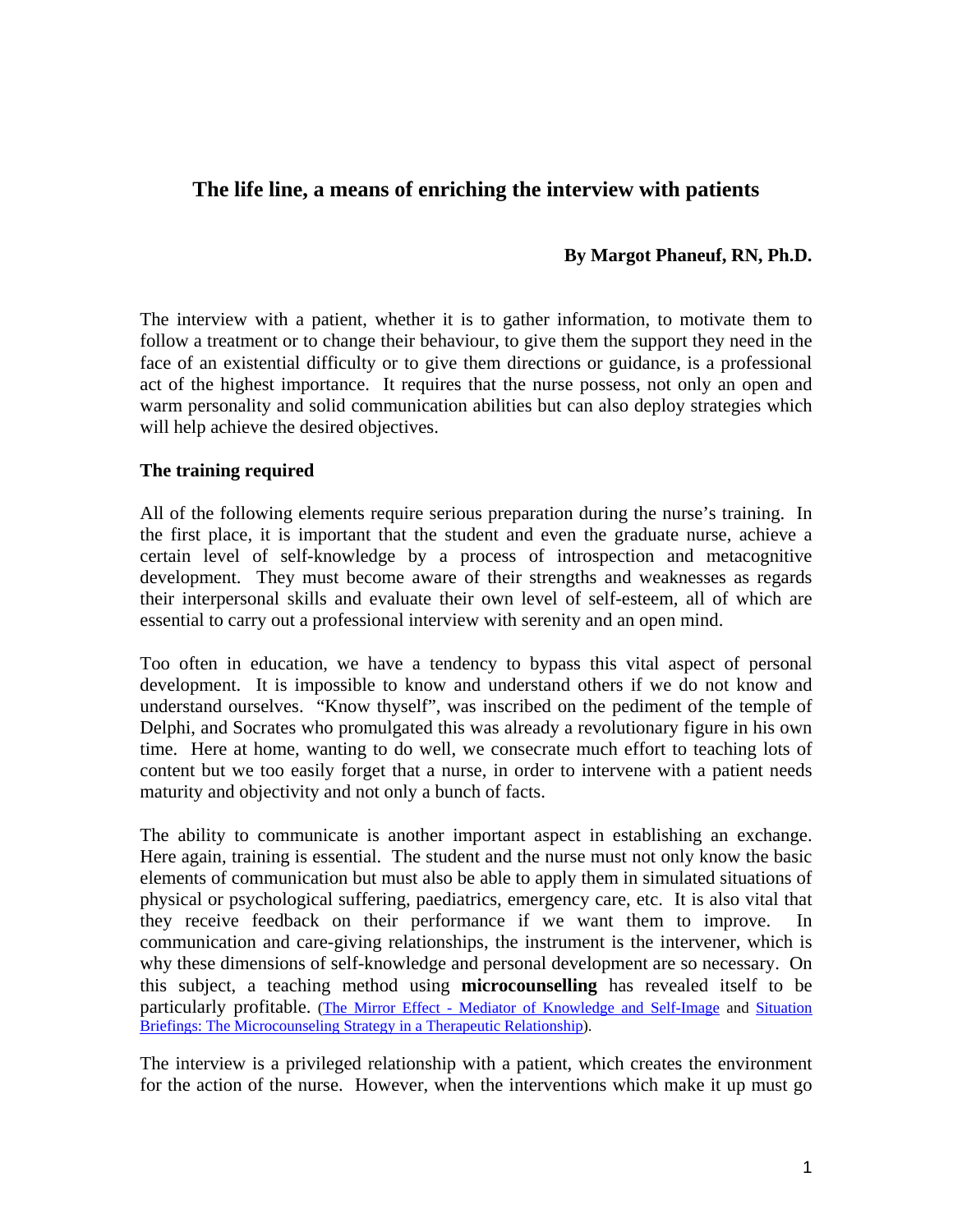beyond the simple relational contact, specific strategies must be deployed in order to achieve the various objectives pursued. The life line is one of these strategies.

# **The life line**

The life line is a strategy used especially with persons suffering from the addictive behaviour associated with alcoholism, drugs, medication or gaming. It is carried out over



several sessions in a serene and pleasant climate, in a care-giving partnership. These meetings should be seen as moments of sharing a profound and nourishing relationship. The strategy of the life line depends essentially on a Rogerian approach of empathy, non-judgment and positive consideration. One must manifest unconditional acceptance and the non-directivity of the exchange should

enable the person to express themselves freely. The nurse thus becomes a witness, an echo, but always keeps an eye out for the moment of discovery and ensures that sincerity and truth are maintained.

# **Objectives pursued**

By this approach, the nurse pursues several objectives. The first is to establish with the person a solid relationship of confidence which will favour an open exchange where the patient can tell their story, and reveal themselves without constraint, as they are, without the fear of being judged or reprimanded.

Everywhere, within the family, at work and even in health care centres, comments and reproaches often accompany the dialogue with dependent persons. They are constantly reminded of their lack of willpower, their weakness and even their degeneration. "You've drank again", "You can't stop yourself from going to the casino", "You're disgusting when you drink", "With your drug habit, you'll find yourself in the street". It's always the same old story! The intention is perhaps good but moralising "ad nauseam" never does any good. It is thus necessary to find another path, that of liberty and objectivity.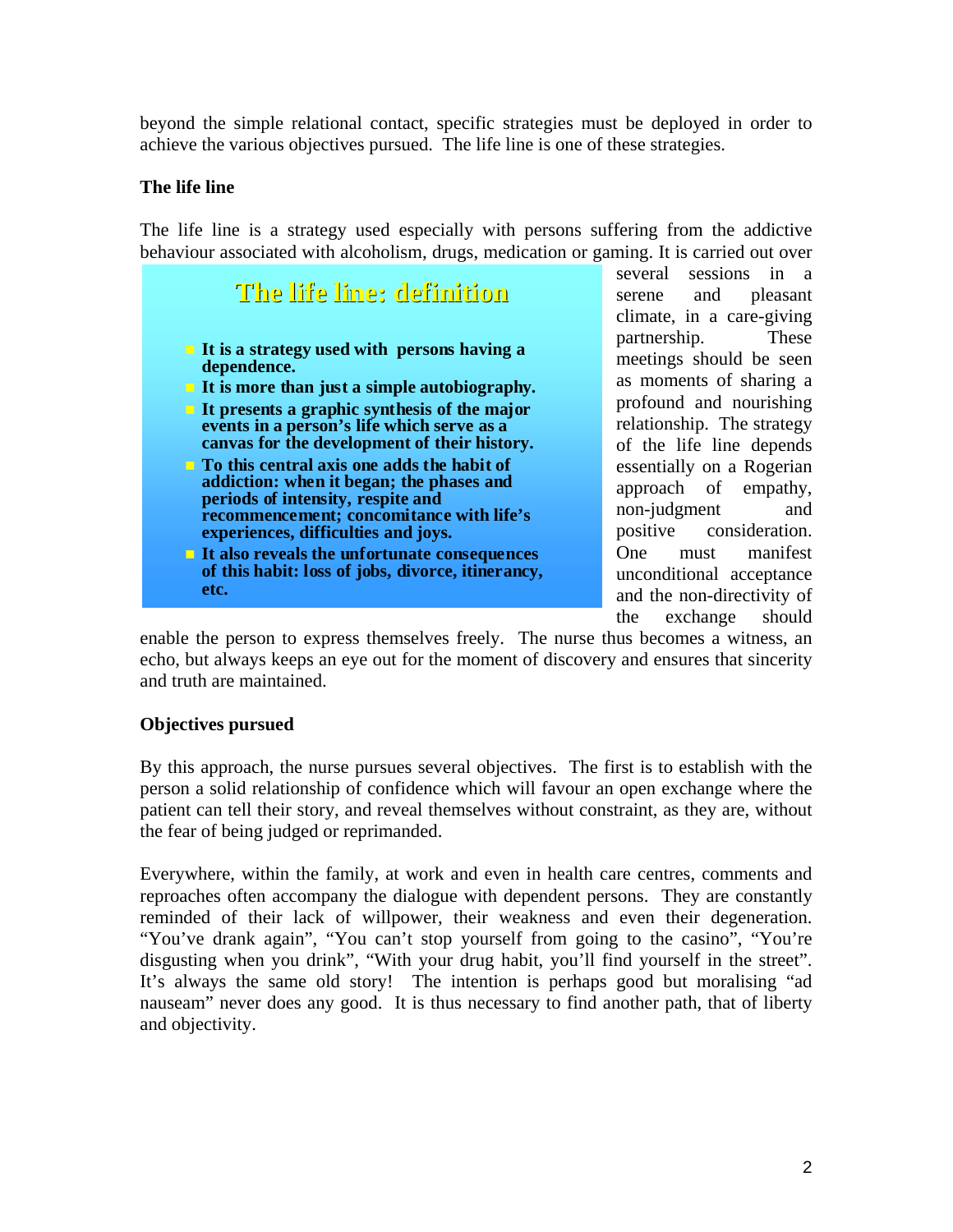This is what the professional attempts to do by means of a life line. But it is not always easy; the dependent person is not necessarily easily approached. They are often



distrustful; they believe that they know in advance what one is going to tell them. Moreover, used as they are to tumultuous relationships, they do not easily develop trust. Besides, their negative self-image, leads them to believe that it is impossible that someone could really be interested in them. With

certain persons, one must develop tons of patience and be very attentive to the quality of acceptance. One must not forget that the nonverbal often speaks louder than words.

In this approach, the subject is invited to tell their life history, with the objective of becoming aware of the moments when difficulties led to their dependent habit and the moments of strength which they can use to find the energy to change. One of the major objectives pursued by a well conducted dialogue, is to bring the dependent person to arrive at an objective image of themselves and their life, without effacing their habits or excusing or amplifying them, just see them as they are and what they have brought to the course of their existence.

It is not an easy objective to attain, for this discovery is often painful for the dependent person who all through their life has always found excuses and scapegoats for their conduct. "It's my father's fault." "It's the fault of my bad companions" "It's the fault of this shitty society…etc."

Up to the present, the patient has managed to avoid taking responsibility and now the nurse, with gentleness and determination, makes them relate their history and describe things as they really are. But the image that the patient sees is often difficult to accept and they need help to be able to face it. Moreover, one cannot deny that for certain persons, difficult circumstances may have been the cause of addictive behaviour and may even at certain times have been a means of survival… We must understand with empathy but also realise that evasive behaviour is not constructive.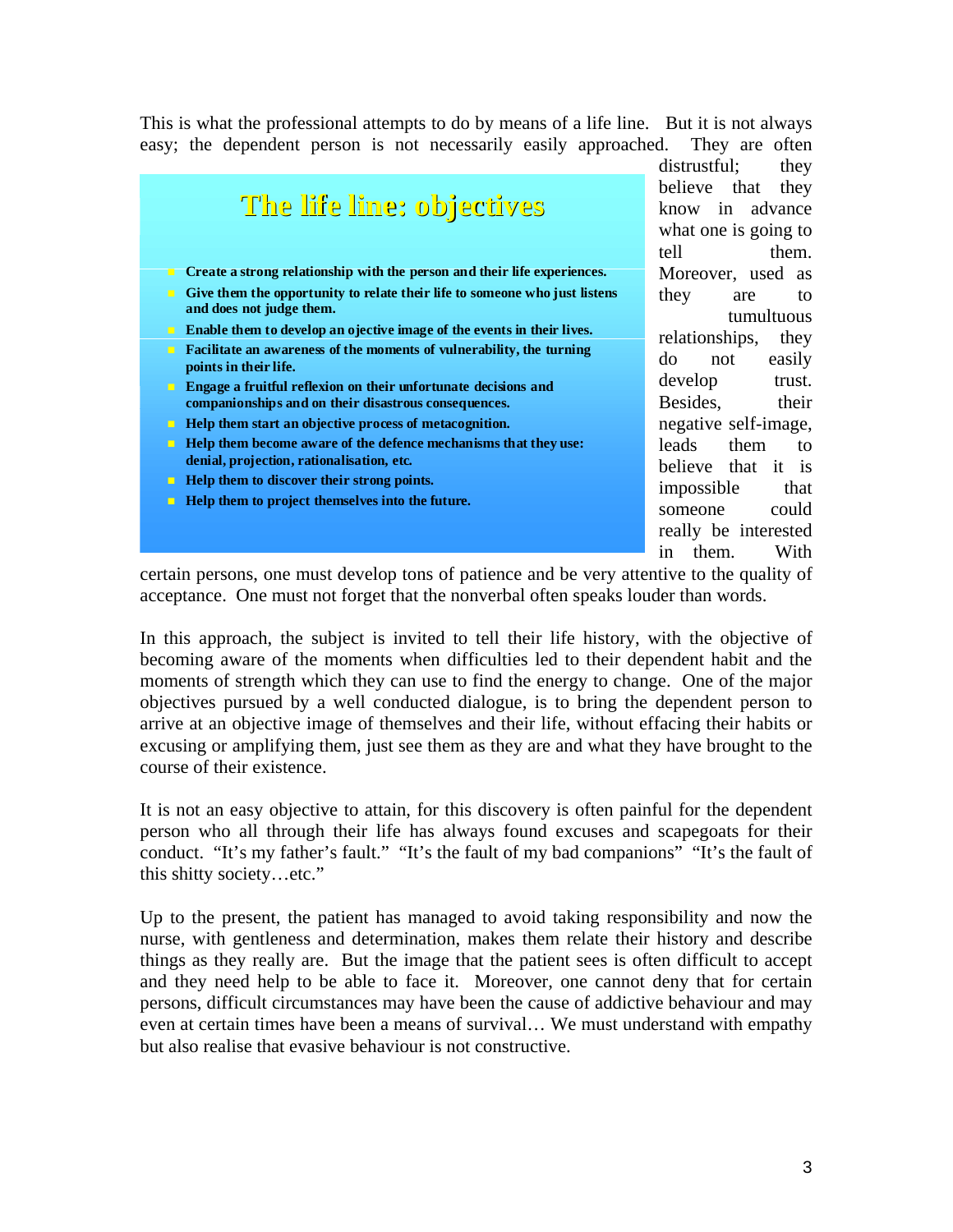The life line approach goes even further. By means of this dialogue, we help the person go back through their memories and become aware in great detail of their moments of vulnerability, the turning points which caused them to fall into their habit, in order to start with them an honest and objective metacognitive process. This process also enables them to become aware of the defences which they use to excuse themselves or to hide from reality.

This stage is full of pitfalls. Indeed, these defence mechanisms are major barriers which make the process of the exchange rough going. The person often denies having a problem or minimizes its importance. They may also shift the responsibility onto someone else, which enables them to feel less guilty. They may also try, by



Another objective pursued by the nurse with this strategy is to help the person not only see their weaknesses but also the positive sides of their life history, for instance, their successes in school, or in their professional, social and emotional life. This stage is very important as it enables the nurse to put to good use the accomplishments of the patient in order to stimulate and help them see themselves as capable of change.

Once all the stages of this approach have been completed, the professional must support the patient in order that they may be able to consider the future and reflect on what they now want to do with their lives. This last stage is crucial; it is the end result of the entire process of becoming aware.

#### **The conditions for its creation**

The person with whom this strategy is used must accept certain requirements essential for its success. First of all, the person must be someone who has sufficient intellectual capacity to participate in such an exchange. Patients who are physically or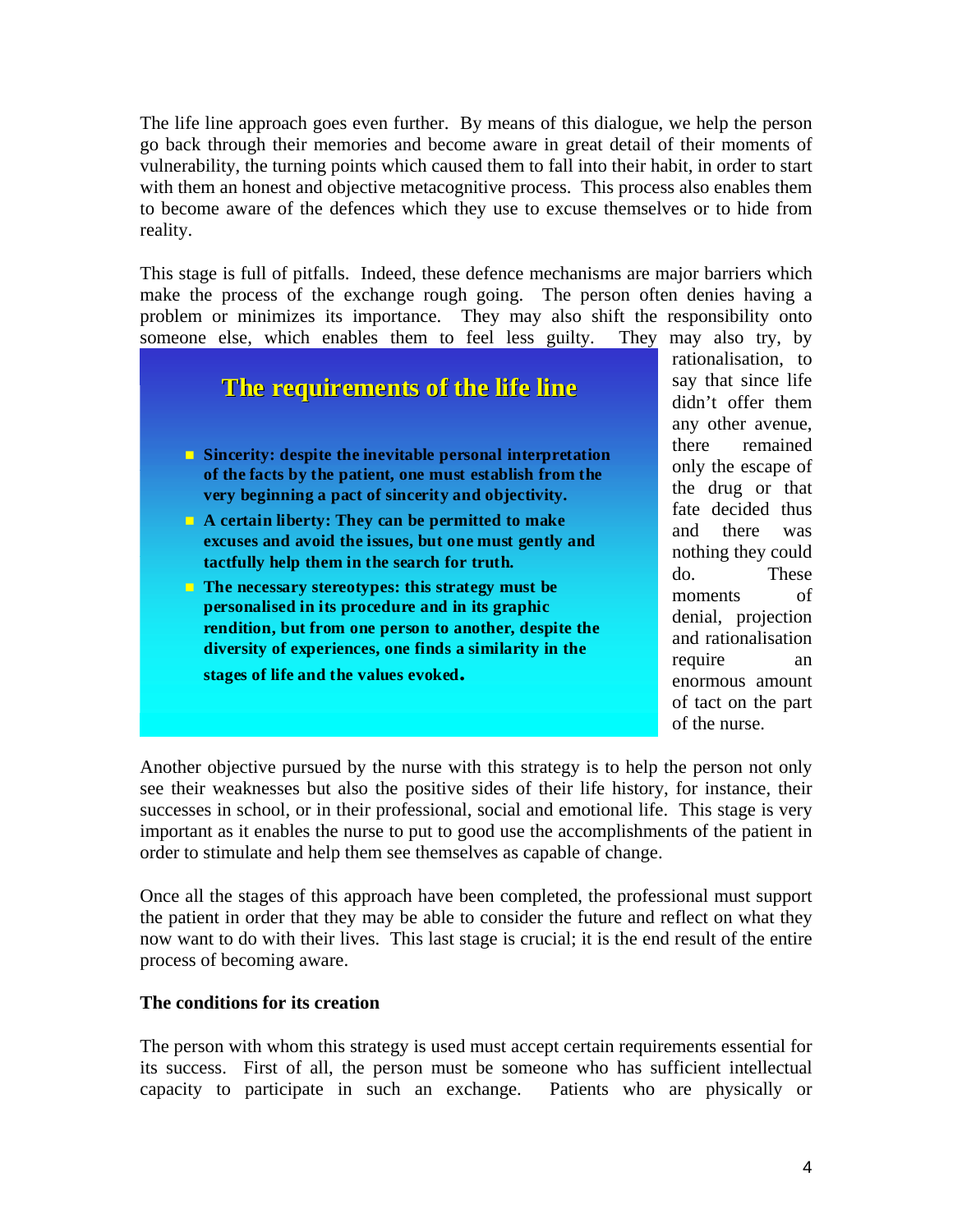psychologically too deteriorated have great difficulty in following instructions and carrying out such a procedure. The person must also manifest, at the very least, minimal motivation to undertake the process and be willing to undergo a procedure of change.

But the major requirement for the application of this strategy is the obligation of sincerity. From the start, a contract of sincerity and objectivity must be established with the dependent person. It must be clearly stated that they can tell us all, and that we can hear all, in specifying that we are not there to judge or to moralise but simply to help them. A climate of relaxation and liberty is thus an essential condition.

### **Personalization of the process versus stereotypical stages**

The use of this tool must be personalized, and correspond to the life history of each patient, their reactions and their needs. Indeed, the professional must try to find with precision what distinguishes the particularity of each path. All humans live their lives in their own way. However, several stages or experiences may be similar and may even take place at the same period in one's life often in more or less the same fashion. For example, formal education, the start of professional life, marriage, etc. But even though it is true that these various stages resemble each other, the events which make them up are experienced in a particular manner. And it is this that the life line reveals.

# **The stages making up the life history**



The life line is the personal story of the patient and must cover all the stages. By means of a sympathetic dialogue, the nurse must help the person relate their history and identify the various events which marked their life.

The nurse must help them recount their birth, their parents and their life context at that moment: poverty,

university, learned a trade or a profession. conflicts, separations, divorce, placement in foster homes, etc. Follows the school period with its possibilities of success or failure, its ups and downs, violence, succession of schools or foster homes, whether or not the person went on to higher education or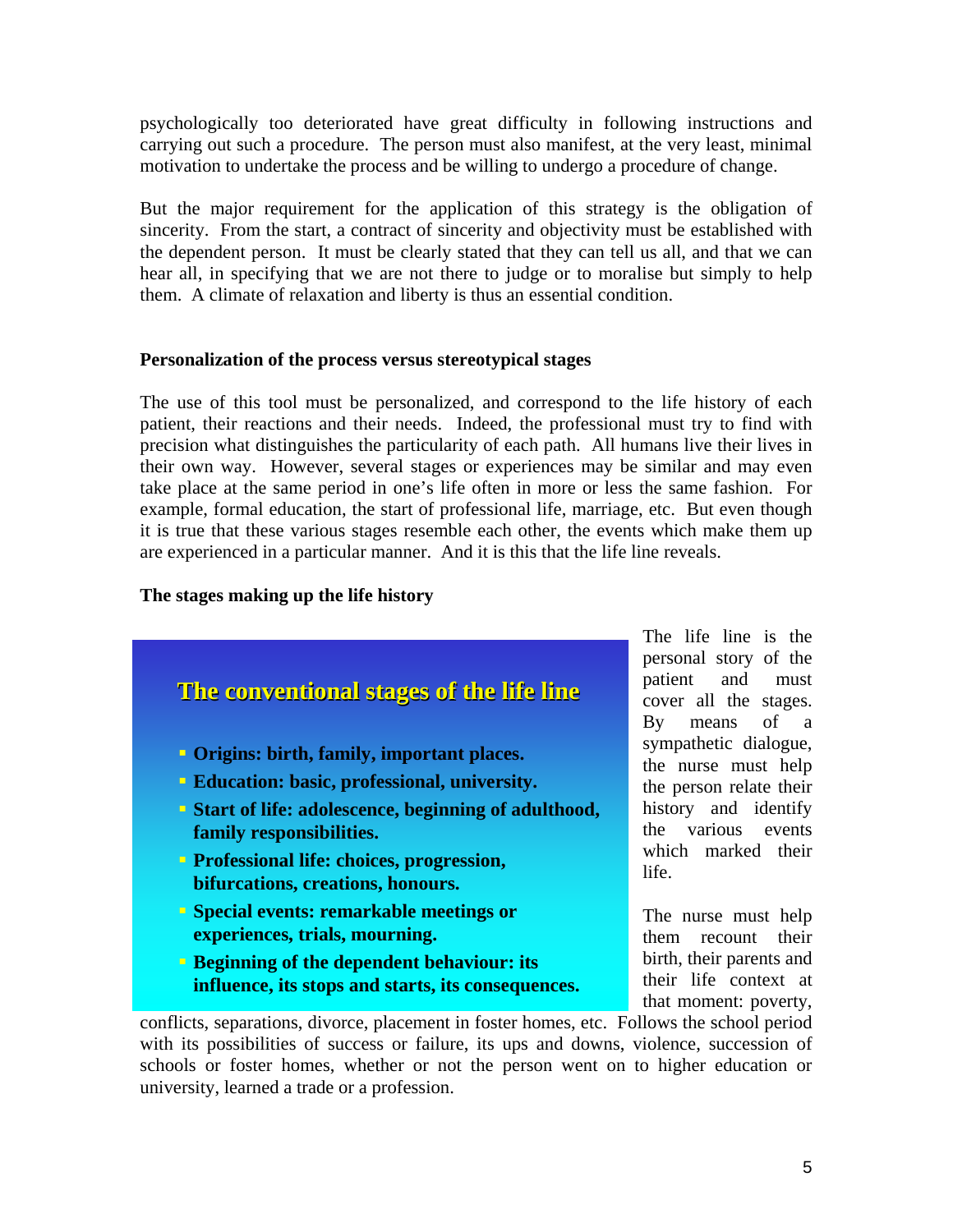

This approach must bring to light the difficulties associated with adolescence or the beginnings of adulthood, negative or positive work habits, use of drugs or alcohol, companions, etc. It must also describe events such as engagements, marriage, the arrival of children but also the difficulties such as family conflicts, divorce, problems with the legal system, illnesses, hospitalizations, cures and above all the highs and lows of the consumption of alcohol, medication or drugs as well as gambling or an addiction to the Internet.

# **The process of the strategy**

In order to apply this strategy, the nurse must first of all explain this method to the person, the objectives pursued, and the procedure before soliciting their adherence. Once the patient gives their free and open consent, the process can begin.

The nurse asks the person to relate their history to the best of their ability in chronological order. At times, she asks open questions to stimulate the person to express themselves or yes/no questions to clarify or synthesize various points in order that they may better situate themselves in the tangle of dates and details.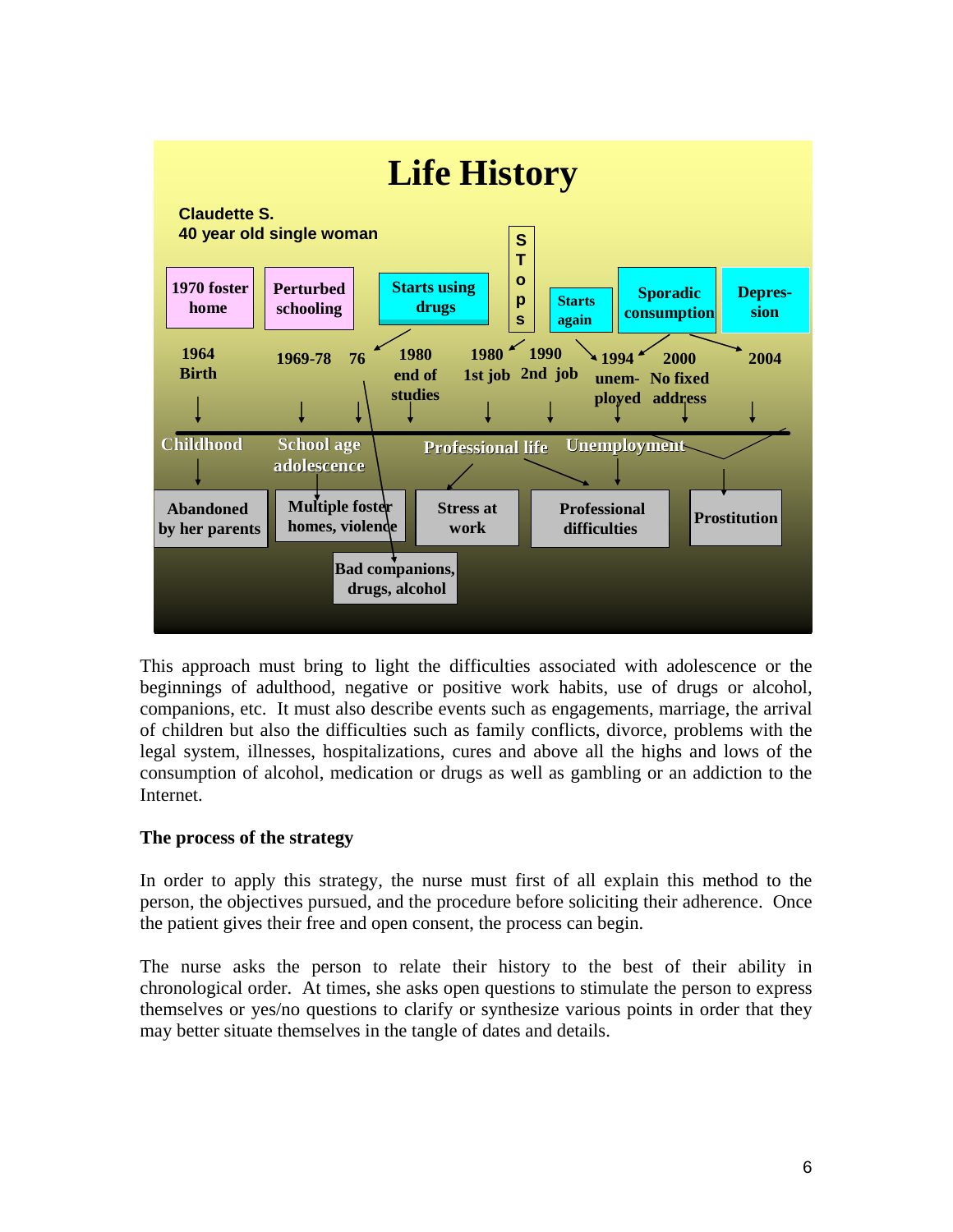The nurse assumes an attitude of reflexive listening using the reframing answer at different levels to help the person better see their actions, values, intentions and weaknesses.

During the exchange there are sometimes difficult moments and the nurse must then offer the support of her empathetic comprehension or, if necessary, resort to gentle confrontation in order to make them realise their lack of realism or lack of responsibility. In the labyrinth of their hesitations, excuses, contradictions and objections, she must also try to unravel all the threads of their history in order to put things in a certain order and let the truth emerge.



# **Writing up the life line**

During the course of these sessions, when certain stages have been brought to light and made clear, the nurse suggests that the patient write them on a line in order to make a kind of diagram. The important stages of life such as birth, formal education, marriage, should appear near the line or above it. Positive events are also placed above the line whereas negative events are placed beneath. Beneath the line one also situates all the events which have a consequence on the addictive behaviour such as hospitalisations, unemployment, divorce, etc. All the circumstances related to the dependent behaviour should be clearly visible.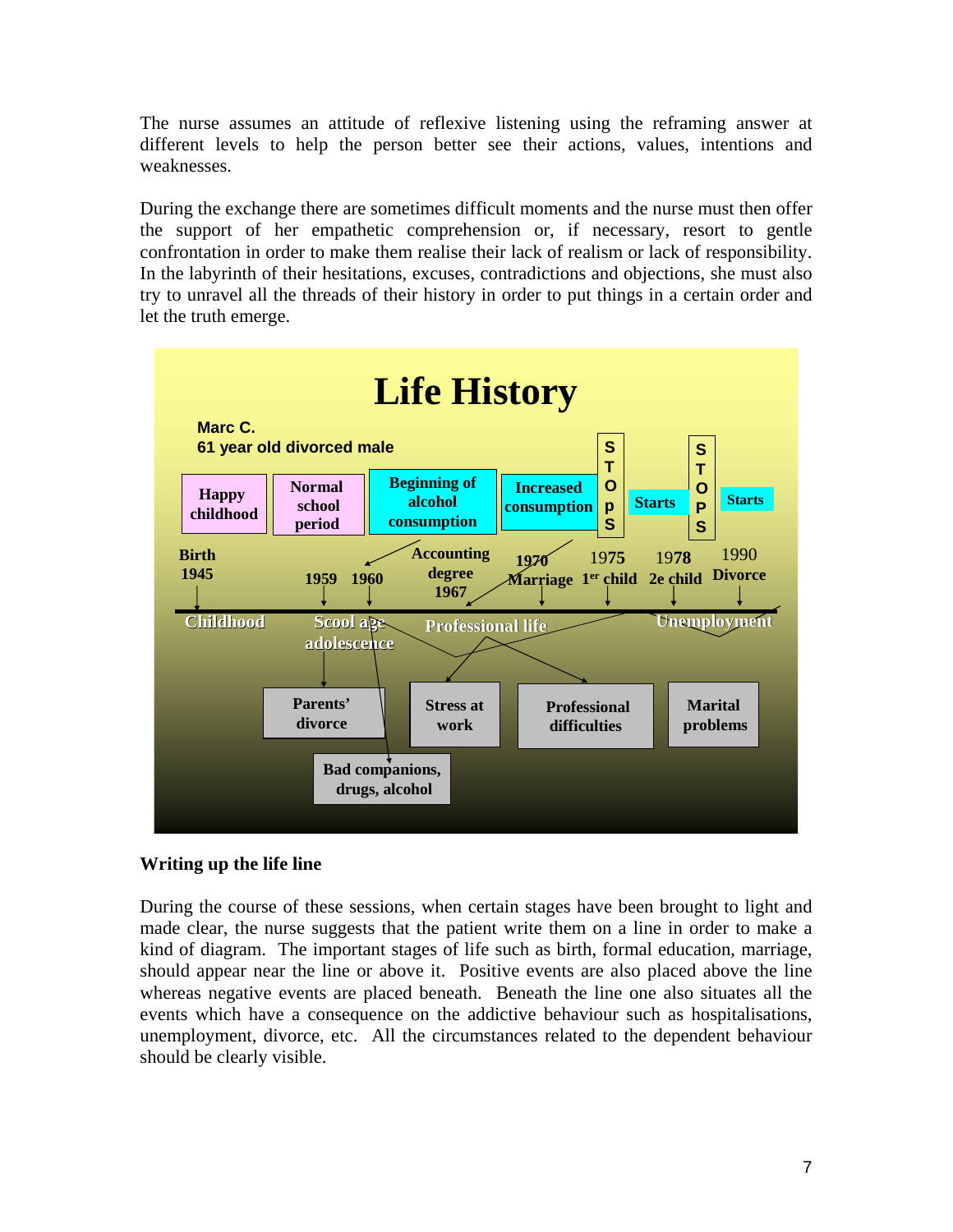The first two attached diagrams offer an example of a very synthetic presentation because the PowerPoint format doesn't permit greater detail. In real life, the life history shows much more details than what is presented here. A handwritten presentation is done in a different manner in order to insert on a horizontal plane the largest amount of information possible. Moreover, one should be able to see the events at a glance, even if it requires pasting several pages together. An actual diagram of a life history will then resemble that of Paul-André T, which follows:



To write up a life line requires several interviews whose number can vary in accordance with the willingness of the patient, their motivation and evidently the time at the disposition of the professional. Once the diagram terminated, the nurse asks if this image of their life's journey reflects their reality. If the answer is negative, corrections must be made with patience and comprehension. If the response is affirmative, the process can continue. The nurse then uses the diagram for subsequent exchanges with the person in order to facilitate reflexion and to solicit their opinions or intentions. The fact of thus seeing one's life in a concrete manner with its highs and lows, its successes and the addictive behaviour, has a motivating feedback effect to bring about change. All that is left at the end of this strategy is to put in place with the patient a precise procedure of behaviour modification and a reorganisation of their life.